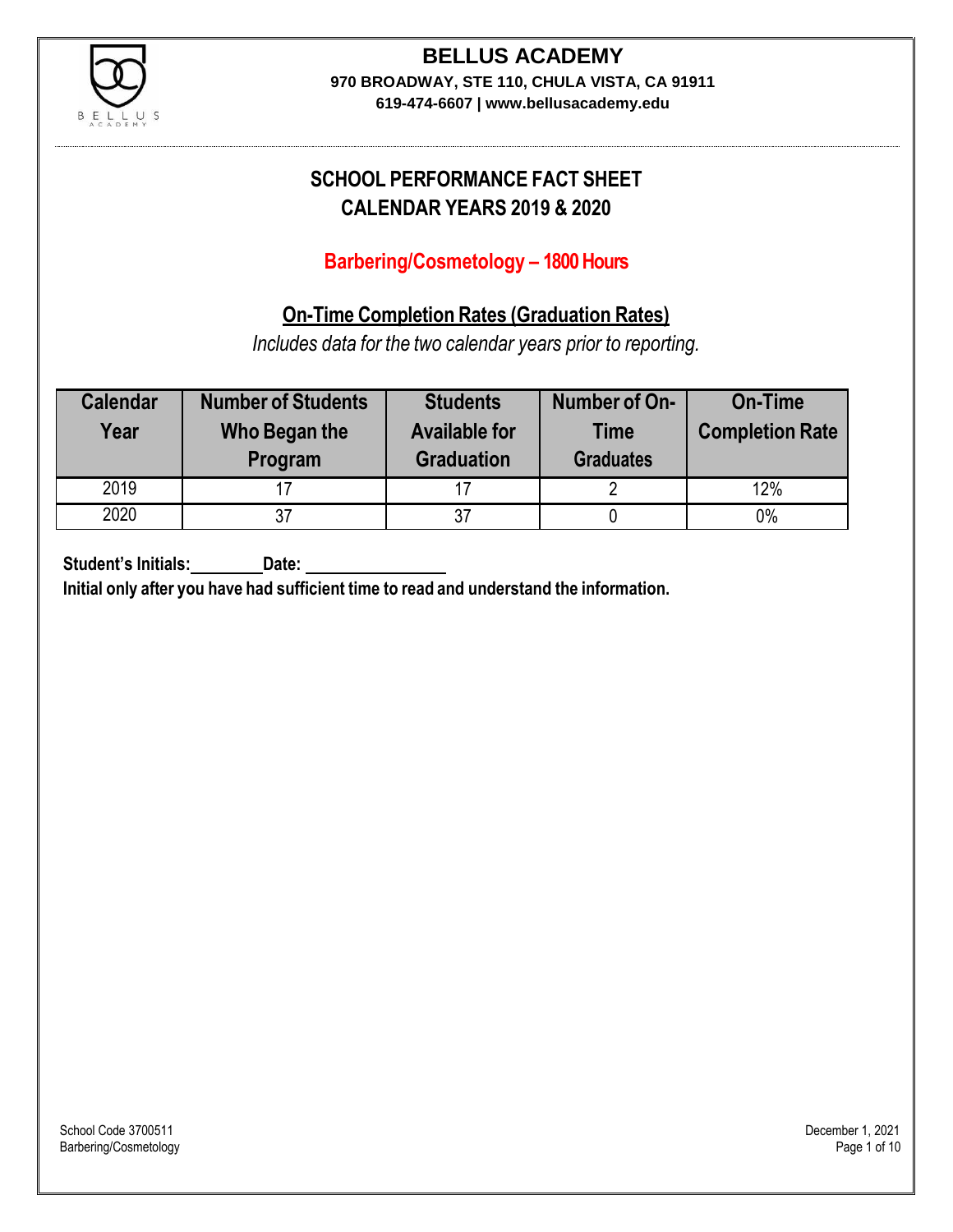

#### **Job Placement Rates** *(includes data for the two calendar years prior to reporting)*

| <b>Calendar</b> | Number of                                         | Number of        | <b>Graduates</b>                          | <b>Graduates</b>                | <b>Placement Rate %</b>                |
|-----------------|---------------------------------------------------|------------------|-------------------------------------------|---------------------------------|----------------------------------------|
| Year            | <b>Students</b><br>Who<br><b>Began</b><br>Program | <b>Graduates</b> | <b>Available for</b><br><b>Employment</b> | Employed in the<br><b>Field</b> | <b>Employed in the</b><br><b>Field</b> |
| 2019            | 17                                                | 11               | 11                                        | 10                              | 90%                                    |
| 2020            | 37                                                | 23               | 23                                        | 10                              | 43%                                    |

You may obtain from the institution a list of the employment positions determined to be in the field for which a student received education and training by contacting the Admissions Representative at this institution.

#### **Gainfully Employed Categories** *(includes data for the two calendar years prior to reporting)*

| <b>Calendar Year</b> | <b>Graduate Employed</b><br>in the Field<br>20-29 Hours Per<br><b>Week</b> | <b>Graduates Employed in the</b><br><b>Field at Least 30 Hours Per</b><br><b>Week</b> | <b>Total Graduates</b><br><b>Employed in the</b><br><b>Field</b> |
|----------------------|----------------------------------------------------------------------------|---------------------------------------------------------------------------------------|------------------------------------------------------------------|
| 2019                 |                                                                            | 10                                                                                    |                                                                  |
| 2020                 |                                                                            | 10                                                                                    | 10                                                               |

# **Part-Time vs. Full-Time Employment**

### **Single Position vs. Concurrent Aggregated Position**

| <b>Calendar Year</b> | <b>Graduates</b><br><b>Employed in the</b><br><b>Field in a Single</b><br><b>Position</b> | <b>Graduates Employed in the</b><br><b>Field in Concurrent</b><br><b>Aggregated Positions</b> | <b>Total Graduates</b><br><b>Employed in the</b><br><b>Field</b> |
|----------------------|-------------------------------------------------------------------------------------------|-----------------------------------------------------------------------------------------------|------------------------------------------------------------------|
| 2019                 | 10                                                                                        |                                                                                               | 10                                                               |
| 2020                 | 10                                                                                        |                                                                                               | 10                                                               |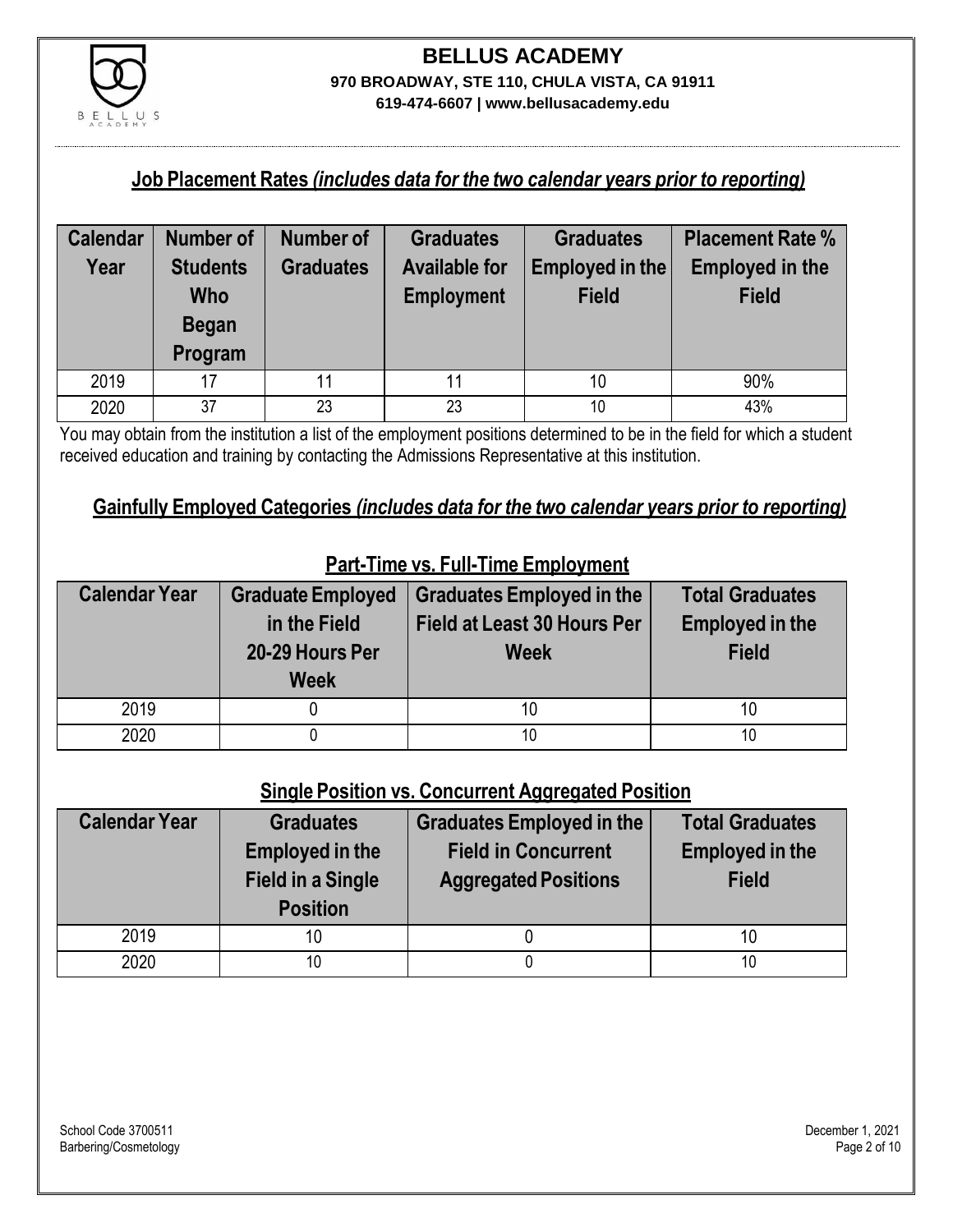

# **BELLUS ACADEMY 970 BROADWAY, STE 110, CHULA VISTA, CA 91911**

**619-474-6607 | www.bellusacademy.edu**

## **Self-Employed / Freelance Positions**

| <b>Calendar Year</b> | <b>Graduates Employed who are Self-</b> | <b>Total Graduates</b>       |
|----------------------|-----------------------------------------|------------------------------|
|                      | <b>Employed or Working Freelance</b>    | <b>Employed in the Field</b> |
| 2019                 |                                         |                              |
| 2020                 |                                         | 10                           |

### **InstitutionalEmployment**

| <b>Calendar Year</b> | <b>Graduates Employed in the Field who are</b><br><b>Employed by the Institution, an Employer</b><br>Owned by the Institution, or an Employer<br>who Shares Ownership with the<br>Institution. | <b>Total Graduates</b><br><b>Employed in the Field</b> |
|----------------------|------------------------------------------------------------------------------------------------------------------------------------------------------------------------------------------------|--------------------------------------------------------|
| 2019                 |                                                                                                                                                                                                | 10                                                     |
| 2020                 |                                                                                                                                                                                                | 10                                                     |

**Student's Initials: Date:**

**Initial only after you have had sufficient time to read and understand the information.**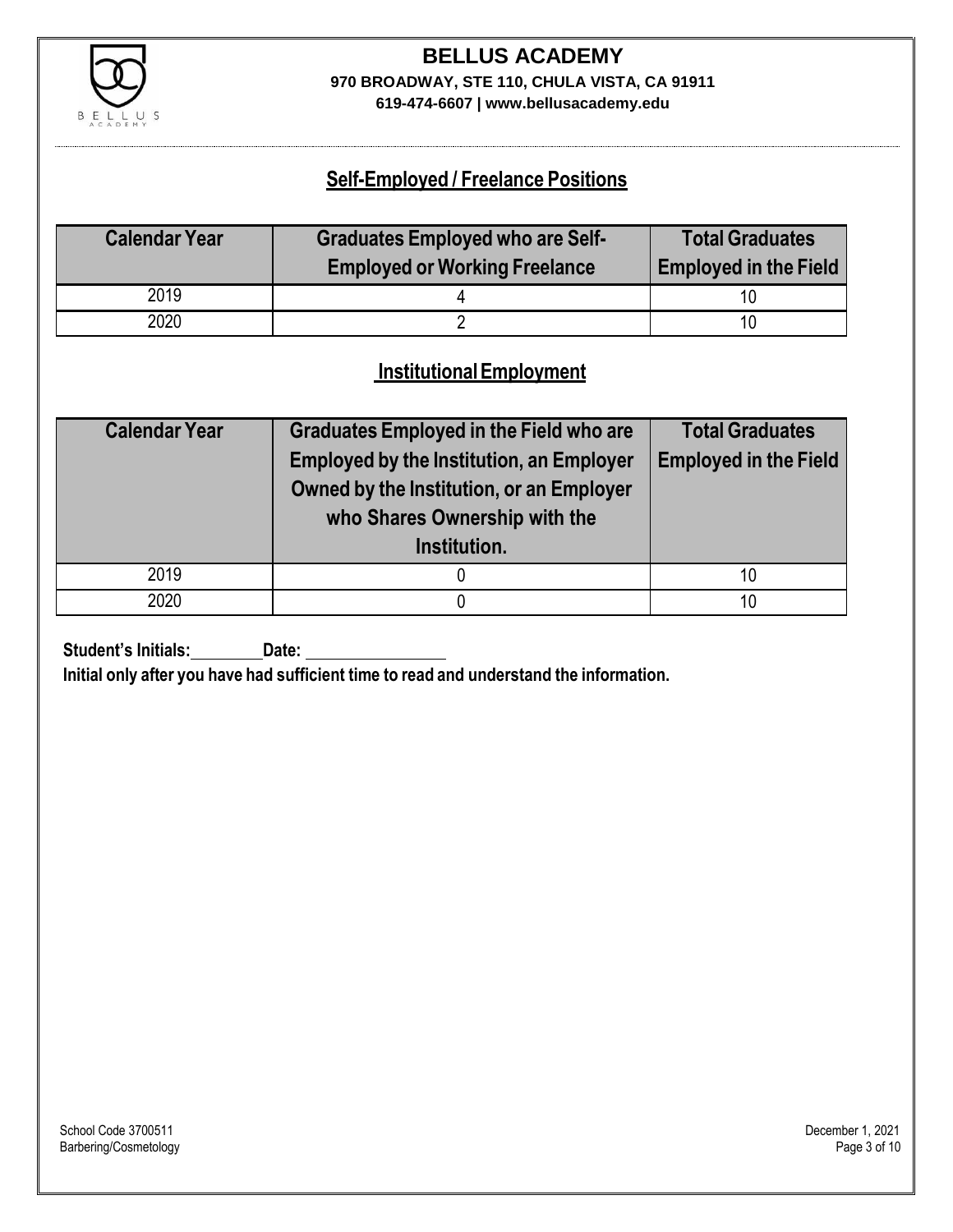

### **License Examination Passage Rates** *(includes data for the two calendar years prior to reporting)*

| <b>Calendar</b><br>Year | Number of<br><b>Graduates in</b><br><b>Calendar Year</b> | Number of<br><b>Graduates</b><br><b>Taking Exam</b> | <b>Who</b><br><b>Number</b><br><b>First</b><br><b>Passed</b><br><b>Available Exam</b><br>Exam | Number Who<br><b>Failed First</b><br><b>Available</b><br>Exam | <b>Passage</b><br><b>Rate</b> |
|-------------------------|----------------------------------------------------------|-----------------------------------------------------|-----------------------------------------------------------------------------------------------|---------------------------------------------------------------|-------------------------------|
| 2019                    |                                                          | 10                                                  | 10                                                                                            |                                                               | 100%                          |
| 2020                    | 23                                                       | 16                                                  | 13                                                                                            |                                                               | 81%                           |

Licensure examination passage data is not available from the state agency administering the examination. We are unable to collect data from 0 graduates.

**Student's Initials: Date: Initial only after you have had sufficient time to read and understand the information.**

School Code 3700511 December 1, 2021<br>Barbering/Cosmetology Page 4 of 10 Barbering/Cosmetology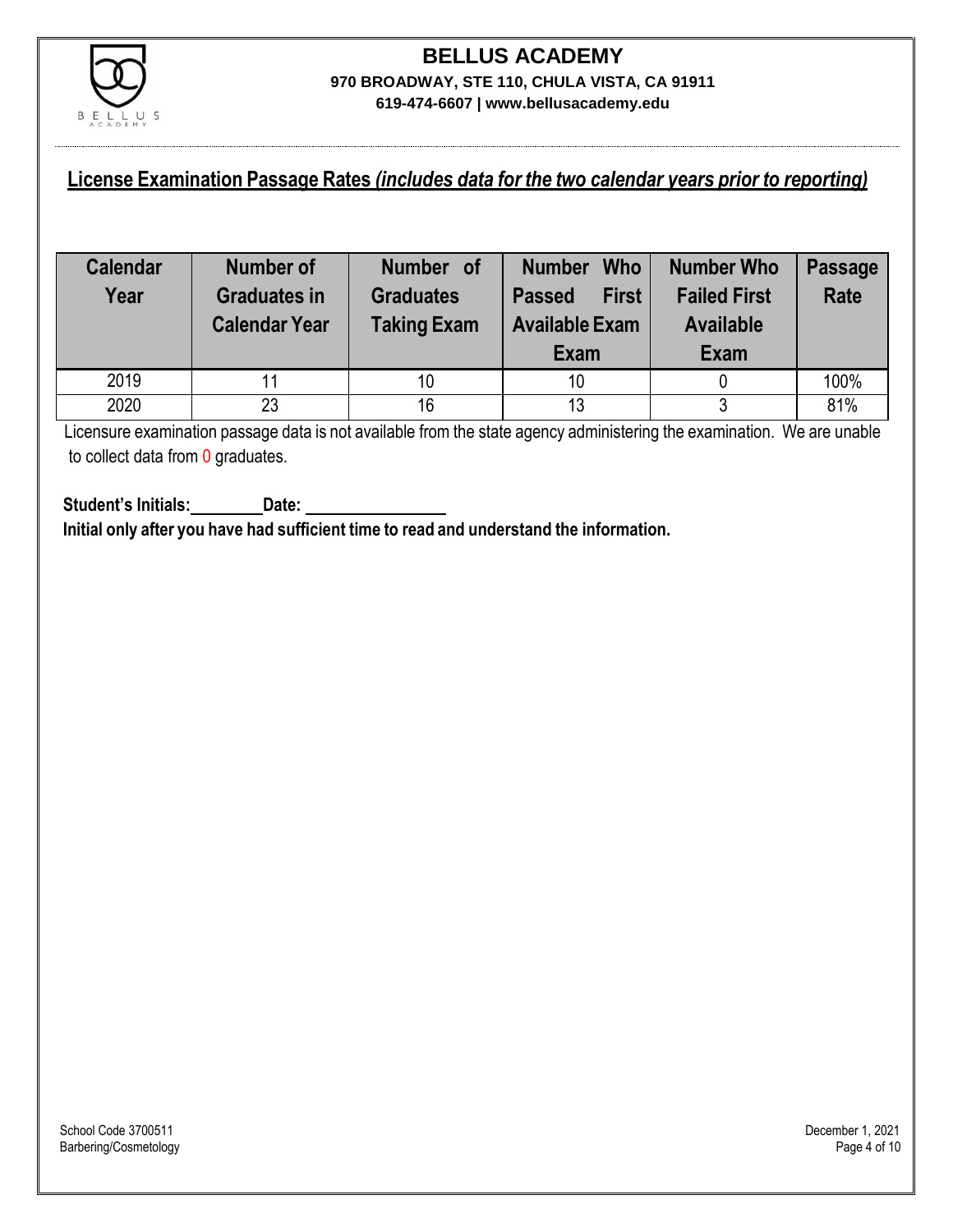

#### **Salary and Wage Information** *(includes data for the two calendar years prior to reporting)*

#### **Annual salary and wages reported for graduates employed in the field.**

| <b>Calendar</b> | <b>Graduates</b>     | <b>Graduates</b>   |                   |                        |   | $ \$20,001 $ \$35,001   \$40,001   \$45,001   No Salary |
|-----------------|----------------------|--------------------|-------------------|------------------------|---|---------------------------------------------------------|
| Year            | <b>Available for</b> | <b>Employed in</b> |                   |                        | ш | <b>Information</b>                                      |
|                 | <b>Employment</b>    | <b>Field</b>       | \$25,000 \$40,000 | $ $45,000$ \\$50,000 \ |   | <b>Reported</b>                                         |
| 2019            |                      |                    |                   |                        |   |                                                         |
| 2020            | 23                   |                    |                   |                        |   | 10                                                      |

A list of sources used to substantiate salary disclosures is available from the school. Wage and salary data was gathered using the following data: Graduate Employment verification. Additional wage and salary information may be found on the Bureau of Labor Statistics O\*Net websites for each discipline at:

#### Barbering

[https://www.careerinfonet.org/occ\\_rep.asp?optstatus=011000000&soccode=395011&id=1&nodeid=2&stfips=06&sea](https://www.careerinfonet.org/occ_rep.asp?optstatus=011000000&soccode=395011&id=1&nodeid=2&stfips=06&search=Go) [rch=Go](https://www.careerinfonet.org/occ_rep.asp?optstatus=011000000&soccode=395011&id=1&nodeid=2&stfips=06&search=Go)

#### **Cosmetology**

[http://www.careerinfonet.org/occ\\_rep.asp?optstatus=011000000&soccode=395012&id=1&nodeid=2&stfips=06&search](http://www.careerinfonet.org/occ_rep.asp?optstatus=011000000&soccode=395012&id=1&nodeid=2&stfips=06&search=Go) [=Go](http://www.careerinfonet.org/occ_rep.asp?optstatus=011000000&soccode=395012&id=1&nodeid=2&stfips=06&search=Go)

**Student's Initials: Date:**

**Initial only after you have had sufficient time to read and understand the information.**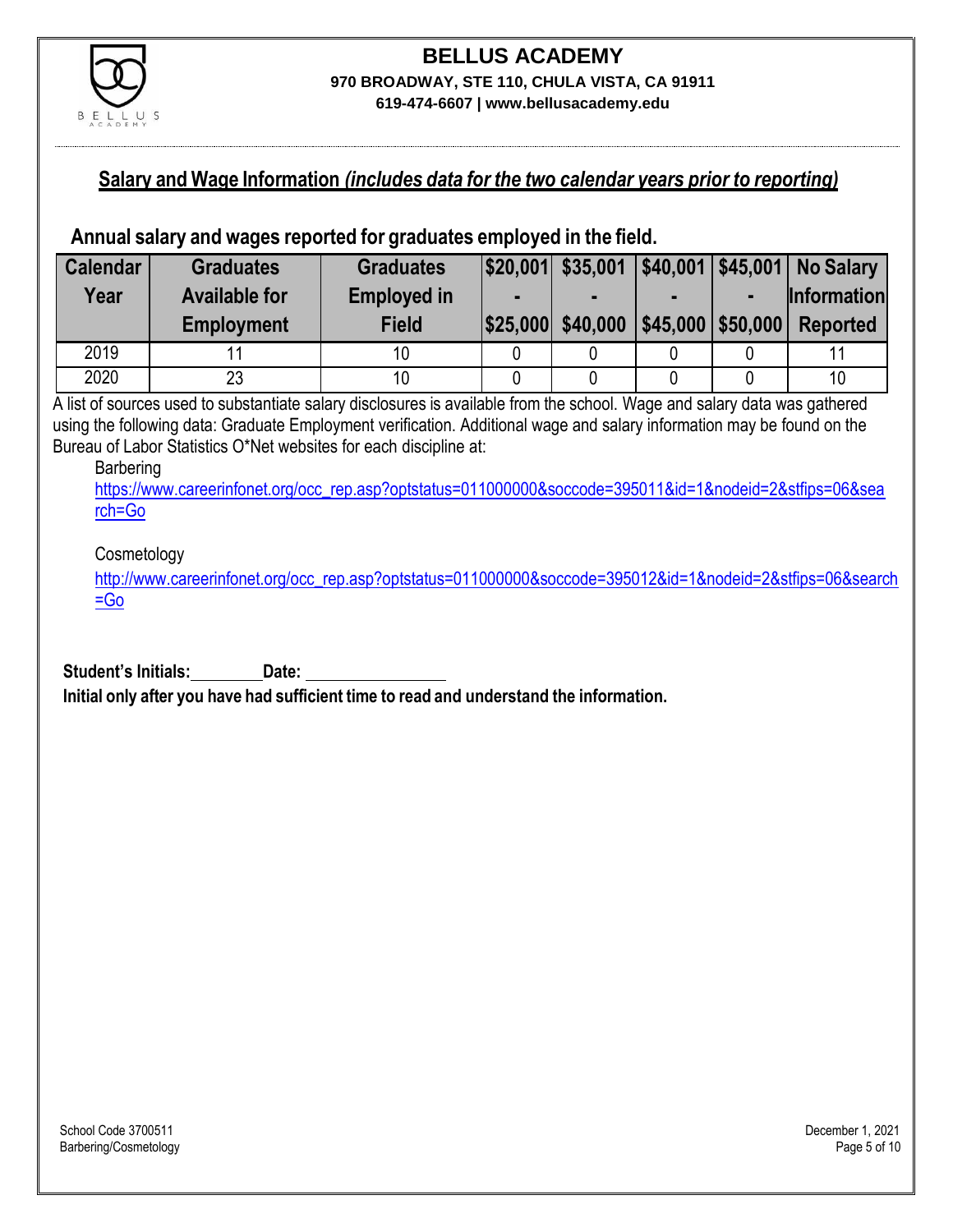

# **Cost of Educational Program**

Total charges for the program for students completing on time in 2019: **\$26,818.** Total charges may be higher for students that do not complete on time.

Total charges for the program for students completing on time in 2020: **\$27,022.** Total charges may be higher for students that do not complete on time.

**Student's Initials: Date: Initial only after you have had sufficient time to read and understand the information.**

## **Federal Student Loan Debt**

| <b>Calendar</b><br>Year(s) | Most recent three<br>year cohort default<br>rate, as reported by<br>the United State<br>Department of<br>Education. <sup>1</sup> | The percentage of<br>enrolled students<br>receiving federal<br>student loans to<br>pay for this<br>program. | The percentage of<br>graduates who<br>took out federal<br>student loans to<br>pay for this<br>program. | The average amount of<br>federal student loan<br>debt of graduates who<br>took out federal<br>student loans atthis<br>institution. |
|----------------------------|----------------------------------------------------------------------------------------------------------------------------------|-------------------------------------------------------------------------------------------------------------|--------------------------------------------------------------------------------------------------------|------------------------------------------------------------------------------------------------------------------------------------|
| 2019                       |                                                                                                                                  | 83.72%                                                                                                      | 91.67%                                                                                                 | \$5,403                                                                                                                            |
| 2020                       | 6.9                                                                                                                              | 75%                                                                                                         | 78.95%                                                                                                 | \$4,090                                                                                                                            |

<sup>1</sup>The percentage of students who defaulted on their federal student loans is called the Cohort Default Rate (CDR). It shows the percentage of this school's students who were more than 270 days (9 months) behind on their federal student loans within three years of when the first payment was due. This is the most recent CDR reported by the U.S. Department of Education.

**Student's Initials: Date: Initial only after you have had sufficient time to read and understand the information.**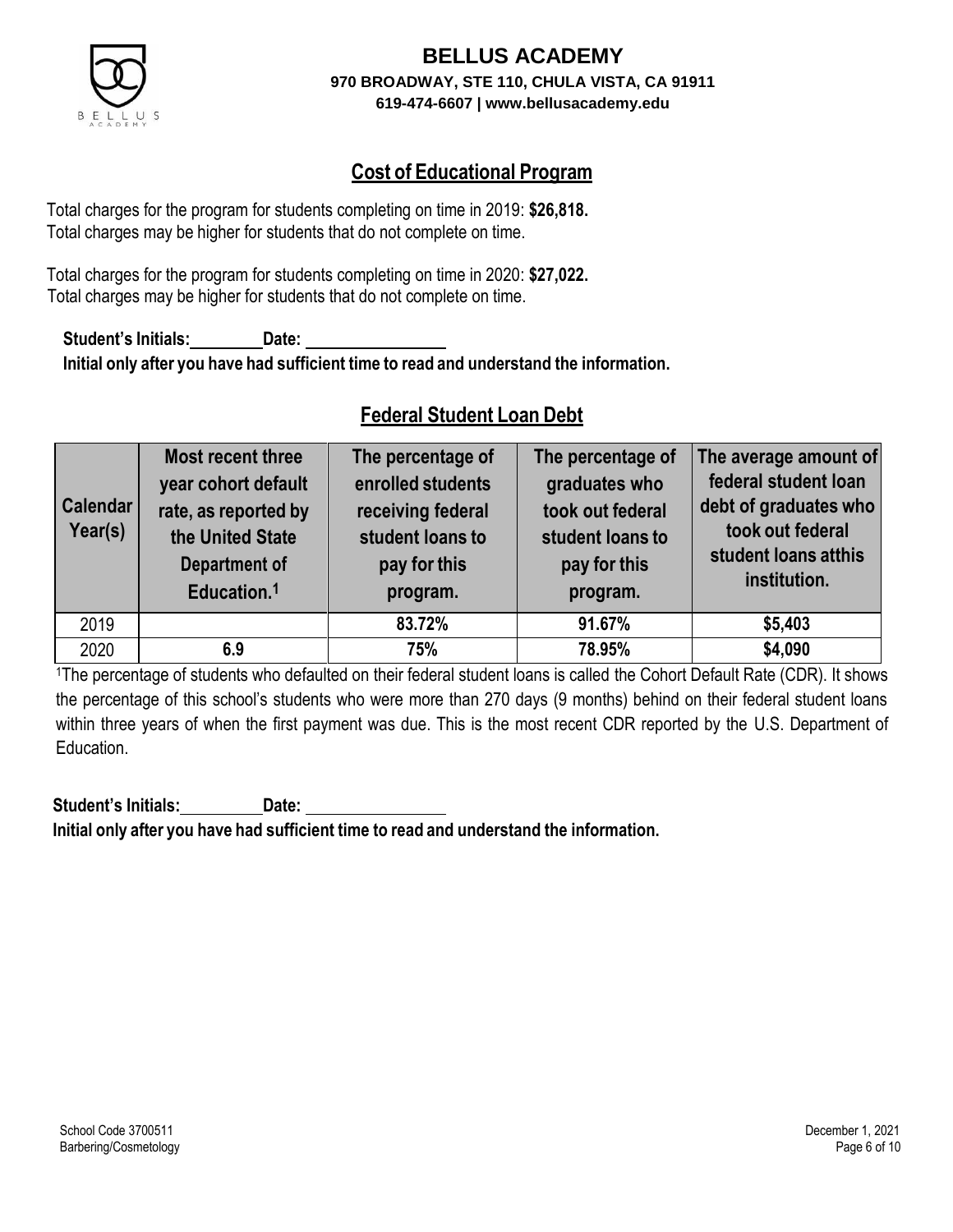

This fact sheet is filed with the Bureau for Private Postsecondary Education. Regardless of any information you may have relating to completion rates, placement rates, starting salaries, or license exam passage rates, this fact sheet contains the information as calculated pursuant to state law.

Any questions a student may have regarding this fact sheet that have not been satisfactorily answered by the institution may be directed to the Bureau for Private Postsecondary Education at 1747 N. Market Blvd, Suite 225, Sacramento, CA 95834, [www.bppe.ca.gov,](http://www.bppe.ca.gov/) toll-free telephone number (888) 370-7589 or by fax (916) 263-1897.

Student Name – Print

Student Signature Date Date

School Official Date Date Date Date Date Date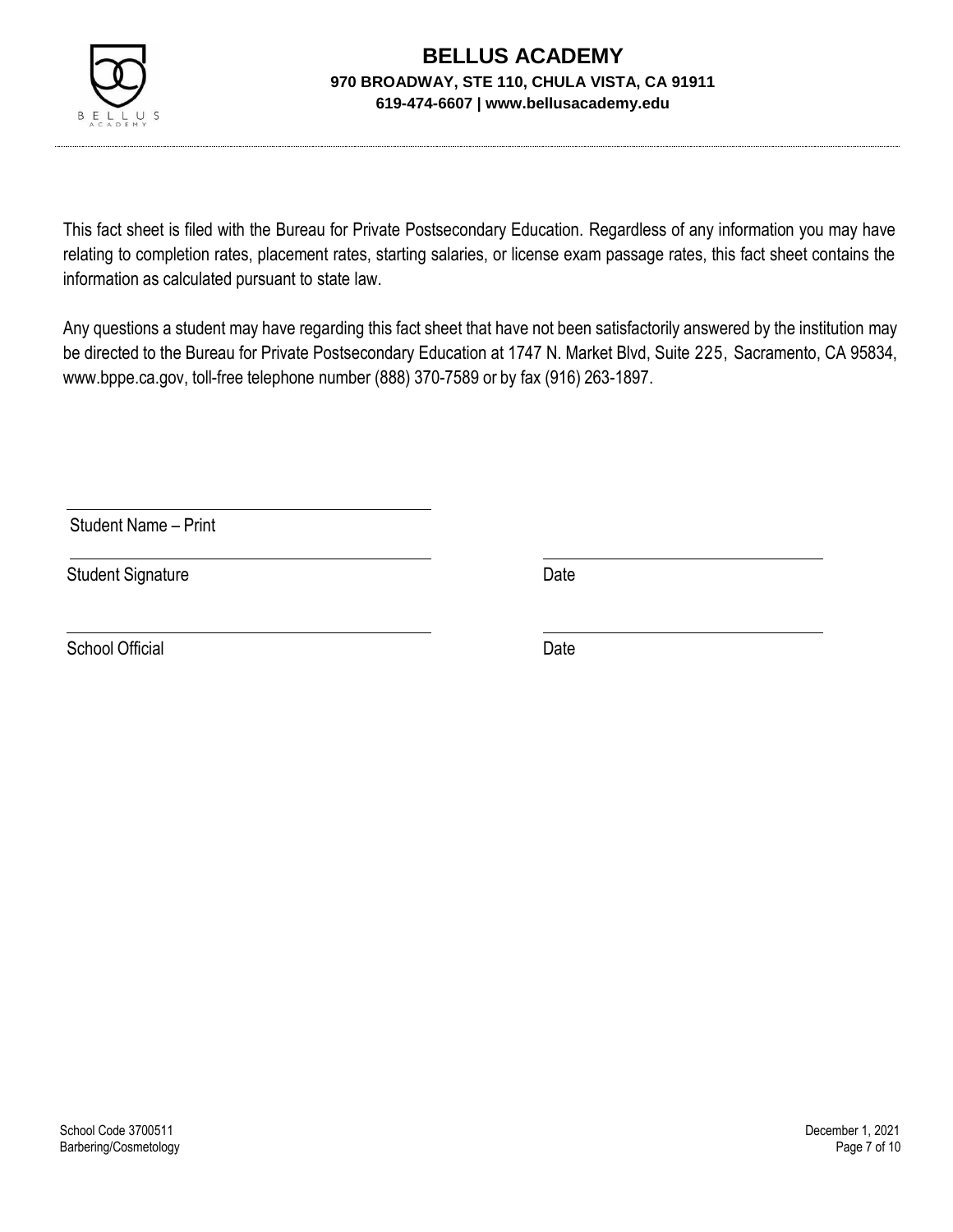

# **Definitions**

- "Number of Students Who Began the Program" means the number of students who began a program who were scheduled to complete the program within 100% of the published program length within the reporting calendar year and excludes all students who cancelled during the cancellation period.
- "Students Available for Graduation" is the number of students who began the program minus the number of students who have died, been incarcerated, or been called to active military duty.
- "Number of On-time Graduates" is the number of students who completed the program within 100% of the published program length within the reporting calendar year.
- "On-time Completion Rate" is the number of on-time graduates divided by the number of students available for graduation.
- "150% Graduates" is the number of students who completed the program within 150% of the program length (includes on-time graduates).
- "150% Completion Rate" is the number of students who completed the program in the reported calendar year within 150% of the published program length, including on-time graduates, divided by the number of students available for graduation.
- "Graduates Available for Employment" means the number of graduates minus the number of graduates unavailable for employment.
- "Graduates Unavailable for Employment" means the graduates who, after graduation, die, become incarcerated, are called to active military duty, are international students that leave the United States or do not have a visa allowing employment in the United States, or are continuing their education in an accredited or bureau-approved postsecondary institution.
- "Graduates Employed in the Field" means graduates who beginning within six months after a student completes the applicable educational program are gainfully employed, whose employment has been reported, and for whom the institution has documented verification of employment. For occupations for which the state requires passing an examination, the six months period begins after the announcement of the examination results for the first examination available after a student completes an applicable educational program.
- "Placement Rate Employed in the Field" is calculated by dividing the number of graduates gainfully employed in the field by the number of graduates available for employment.
- "Number of Graduates Taking Exam" is the number of graduates who took the first available exam in the reported calendar year.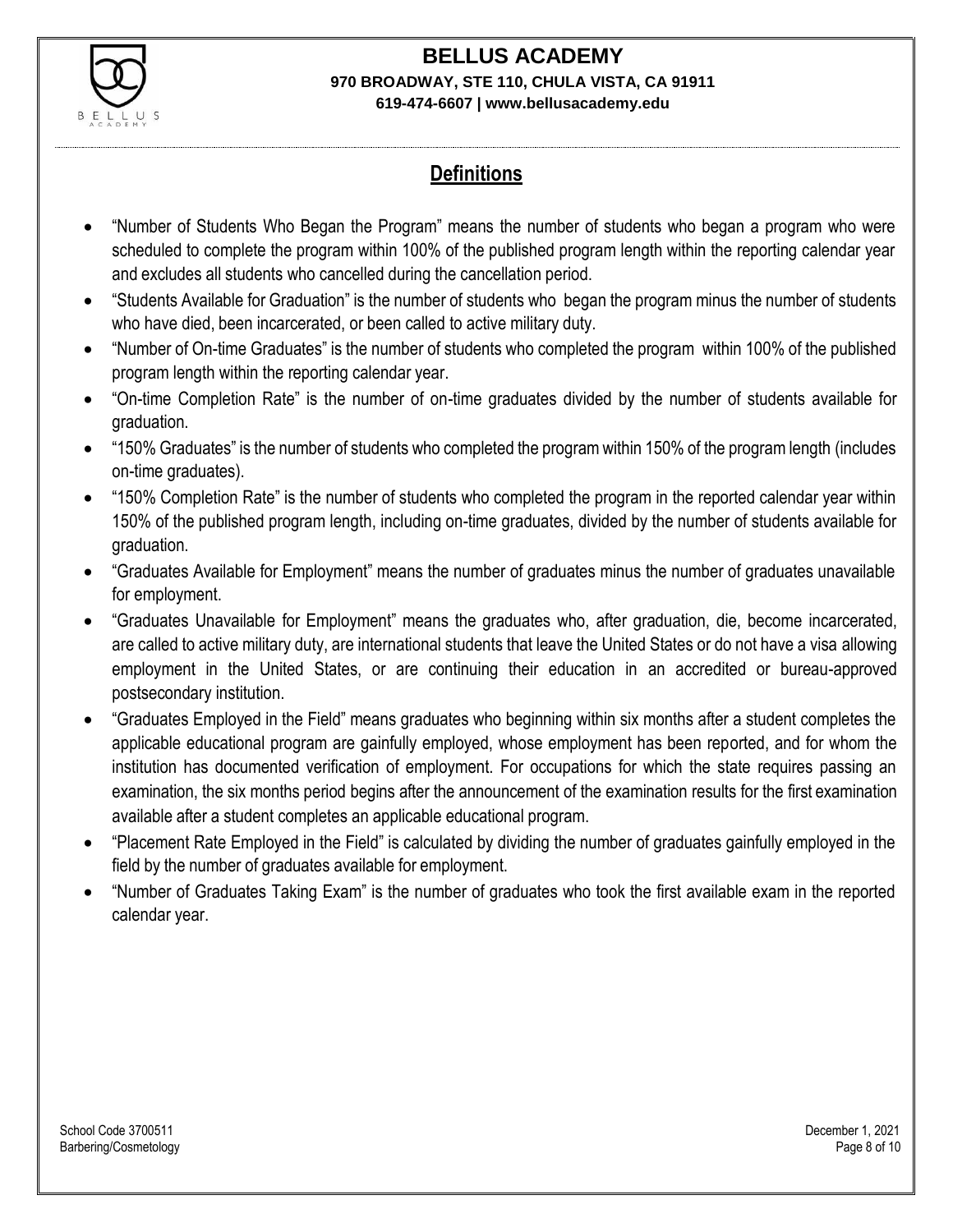

- "First Available Exam Date" is the date for the first available exam after a student completed a program.
- "Passage Rate" is calculated by dividing the number of graduates who passed the exam by the number of graduates who took the reported licensing exam.
- "Number Who Passed First Available Exam" is the number of graduates who took and passed the first available licensing exam after completing the program.
- "Salary" is as reported by graduate or graduate's employer.
- "No Salary Information Reported" is the number of graduates for whom, after making reasonable attempts, the school was not able to obtain salary information.